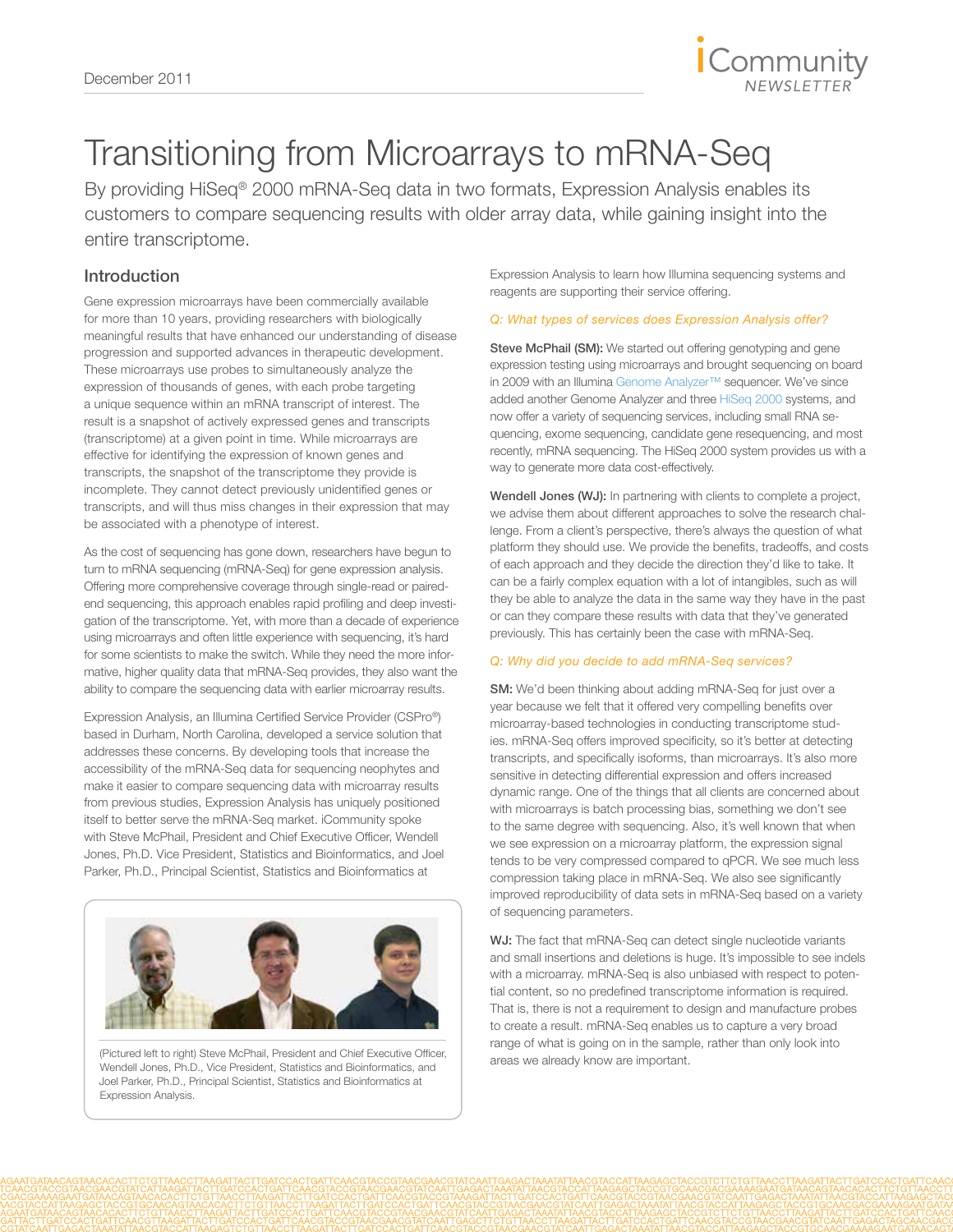#### *Q: How have your customers responded to moving to mRNA-Seq for transcriptome studies?*

SM: I think there were several reasons why our clients were initially slow to evaluate mRNA-Seq. Number one was cost. Until very recently, the cost of mRNA-Seq was still significantly higher than the cost of running expression profiling on microarrays. Illumina solved that with the introduction of HiSeq 2000 and its TruSeq™ v3 reagents. Since most of our customers were more familiar with microarrays, we also felt that many of them were waiting to see more gene expression studies performed with mRNA-Seq.

### *Q: Is that why you conducted an mRNA-Seq vs. array comparison study?*

**SM:** We wanted to help our clients understand the benefits of mRNA-Seq over microarrays for transcriptome analysis, so we decided to conduct real-world experiments and give our clients access to these data sets so they could begin to integrate them into their research. We felt the data would be persuasive in showing how mRNA-Seq could provide additional information about the biology of what they were studying.

WJ: Instead of reference samples, we used samples with biological diversity. We simulated a real biological experiment that people send us every week, performed the analysis on microarrays and the HiSeq 2000 system, and compared the results.

Joel Parker (JM): The design of the study involved 15 breast cancer cell lines, with five unique lines representing each of three cancer subtypes. We created three independent library preparations of each line using the Illumina TruSeq protocol. Forty-five samples were multiplexed into seven pools and run on two HiSeq flow cells. The 15 samples were also assayed on Affymetrix and Illumina microarrays and we compared the performance based on repeatability, sensitivity, specificity of detection, abundance estimation, fold-change, and differential expression. The results demonstrated the uniformity and quality or the data produced with mRNA-Seq. Replicates run at different times demonstrated a negligible decrease in reproducibility as opposed to microarrays, where batch effects due to technical variation, sample handling, and process variances often negatively impact reproducibility.

mRNA-Seq detected more of the content specific to Affymetrix and Illumina microarrays than either of the microarray platforms on the same samples. It also detected genes, isoforms, and differential expression not detected by either one, with approximately onethird of the SNVs detected by mRNA-Seq not known to dbSNP, the public domain archive of all established genetic variation. We found that 25M reads are necessary for repeatability equivalent to or better than the microarray platforms, while 10M may be sufficient for equivalent or improved detection and differential expression.

SM: We generated a pretty compelling data set, initially presenting it in a September webinar<sup>1</sup>. It's been a popular presentation, with over 200 downloads and more than 125 people viewing the webinar. We're now sharing this data with customers.

#### *Q: Were you surprised by these results?*

WJ: We expected the sequencer to perform better than arrays on several different fronts and were happy to see that confirmed. While we weren't surprised that we would obtain more information from sequencing, we were amazed when the higher resolution of mRNA-Seq showed events occurring that we had not anticipated.

JP: mRNA-Seq identified variations that we couldn't see in the array data. In one cell line, we were able to confirm a known heterozygous mutation in GATA3, a transcription factor involved in growth control and the maintenance of differentiated epithelial cells. Research has shown that GATA3 variants may contribute to tumorigenesis in certain breast tumors<sup>2</sup>.

Unlike microarrays, mRNA-Seq enabled us to see novel expression, specifically isoform switching between two breast cancer stages. There are instances where a gene's isoform expression increases in one cell subtype and decreases in another, while another isoform of the same gene behaves oppositely. For example, CD44 is a cell surface protein that modulates cellular signaling in differentiation, growth, and apoptosis and has been linked with metastasis. The mRNA-Seq data clearly showed increased luminal expression of one variant of CD44 and decreased claudin expression, while another variant of the same gene was just the opposite. When we first saw the switch, we thought it was interesting. Later, we found that another researcher had recently independently published documentation of the same event, and found that it was essential for epithelial-mesenchymal transition and breast cancer progression<sup>3</sup>.

"While we weren't surprised that we would obtain more information from sequencing, we were amazed when the higher resolution of mRNA-Seq showed events occurring that we had not anticipated."

We also identified EGFR isoform switching in our samples. While this growth factor has been found to undergo isoform switching in colorectal cancer, this event had not been seen in breast cancer. Further research is needed to understand its potential role in the progression of the disease.

#### *Q: What other hurdles are there for clients wanting to switch from gene expression microarrays to mRNA-Seq?*

SM: Mainly the fact that computational and analytical tools have not been readily available to assist researchers in analyzing the sequencing data. Most of the gene expression informatics infrastructure has been built around handling array-based data sets, so customer pipelines are not yet in shape to handle RNA-Seq data sets. Up until now, they've also had no way to compare their new mRNA-Seq data with their old microarray data.

#### *Q: Part of your mRNA-Seq offering is a bioinformatics output that mimics array reports. Can you talk more about your deliverables and the software you developed to do that?*

WJ: We recognized that we'd need to help some of our clients overcome the inertia of switching platforms, especially their concerns about wanting to compare their new data with their old data. So we offer the typical sequencing output you'd expect, with reads